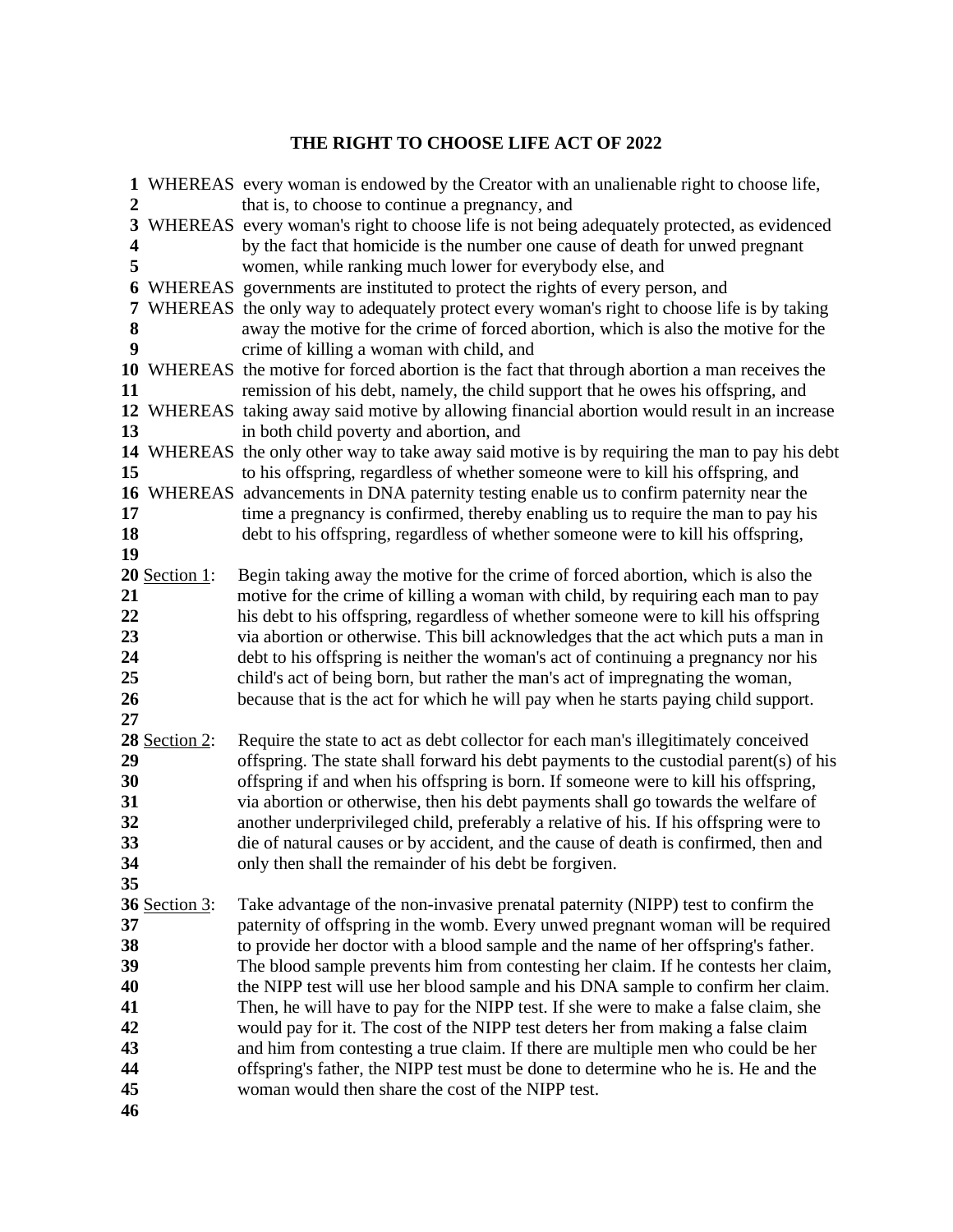*Commentary: The following section describes how women with an illegitimate pregnancy will go about getting an abortion under the new law. Since the man is being required to fulfill his responsibility of supporting their offspring, the woman shall help him fulfill that responsibility if she chooses to forego her responsibility of bearing their offspring. This acknowledges the fact that a mother pays child support in cases where she defers custody of their child to the father. Each state already calculates the amount of a father's child support debt in the case where the mother is the custodial parent. Under the new law, each state shall also calculate the portion of the child support debt that the mother will pay if neither parent ends up with custody of their offspring due to her choosing to get an abortion.*

| 47 Section 4: | Do not allow any abortion to be procured unless the woman has provided her doctor      |
|---------------|----------------------------------------------------------------------------------------|
| 48            | with a blood sample and the name of her offspring's father. This enables his child     |
| 49            | support debt to be collected, regardless of whether she chooses to get an abortion. If |
| 50            | she chooses to get an abortion, then she shall pay a portion of his child support      |
| 51            | debt. Each state shall calculate the amount of that portion. It should be high enough  |
| 52            | to discourage women from choosing abortion, but not so high that they would not        |
| 53            | be able to pay it.                                                                     |
| 54            |                                                                                        |

*Commentary: The following section describes how women with a legitimate pregnancy will go about getting an abortion under the new law. It would be very similar to the case of an illegitimate pregnancy, in that both the husband and the wife shall be responsible for paying the child support debt if she were to get an abortion. This discourages married women from getting an abortion.*

| 55 Section 5: | Allow any woman, who is pregnant with her husband's offspring, to notify the state      |
|---------------|-----------------------------------------------------------------------------------------|
| 56            | if she is in the midst of a separation or divorce. This is an unwanted pregnancy, and   |
| 57            | the state shall treat it the same as an illegitimate pregnancy, meaning that she would  |
| 58            | provide her doctor with a blood sample and the name of her husband, and the state       |
| 59            | would act as the child support debt collector, forwarding the debt payments to the      |
| 60            | custodial parent(s) of their child (if she gives birth) or of an underprivileged child  |
| 61            | (if someone were to kill their offspring by abortion or otherwise). If she decides to   |
| 62            | stay with her husband and not get an abortion, then the state shall not collect the     |
| 63            | debt. If she decides to stay with her husband and get an abortion, then the state shall |
| 64            | collect their debt and put it towards the welfare of an underprivileged child.          |
| 65            |                                                                                         |

*Commentary: The following section solves the problem of men not paying their child support debt. Since the new law would make that problem worse than it already is, it is necessary to include this section. If too much of a working man's paycheck is going towards child support, then his incentive to work can become so low that he stops working and starts making the state support his child instead. There is also nothing stopping him from fathering additional children for the state to support. This section enables state officials to be good stewards of the revenue that taxpayers entrust them with. It also gives child support debtors an opportunity to receive debt relief.*

 **66** Section 6: Give each child support debtor the option of paying his debt by making a plea deal, **67** rather than by paying the full amount of child support currently calculated by each **68** state. Under the plea deal, the debtor would give the state 99.85% assurance that he **69** will not start another illegitimate or unwanted pregnancy, and he would give that **70** level of assurance by getting sterilized via a vasectomy. In return, the state would **71** pay a certain percentage of his debt, between 0 and 90 percent, up to a maximum **72** amount. The percentage and maximum amount would be set by each state. For **73** example, if a state does not want to incentivize sterilization at all, then it would set **74** the percentage at 0%; and if a state wants to maximize the sterilization incentive, **75** then it would set the percentage at 90%. Those shall be the two extremes.